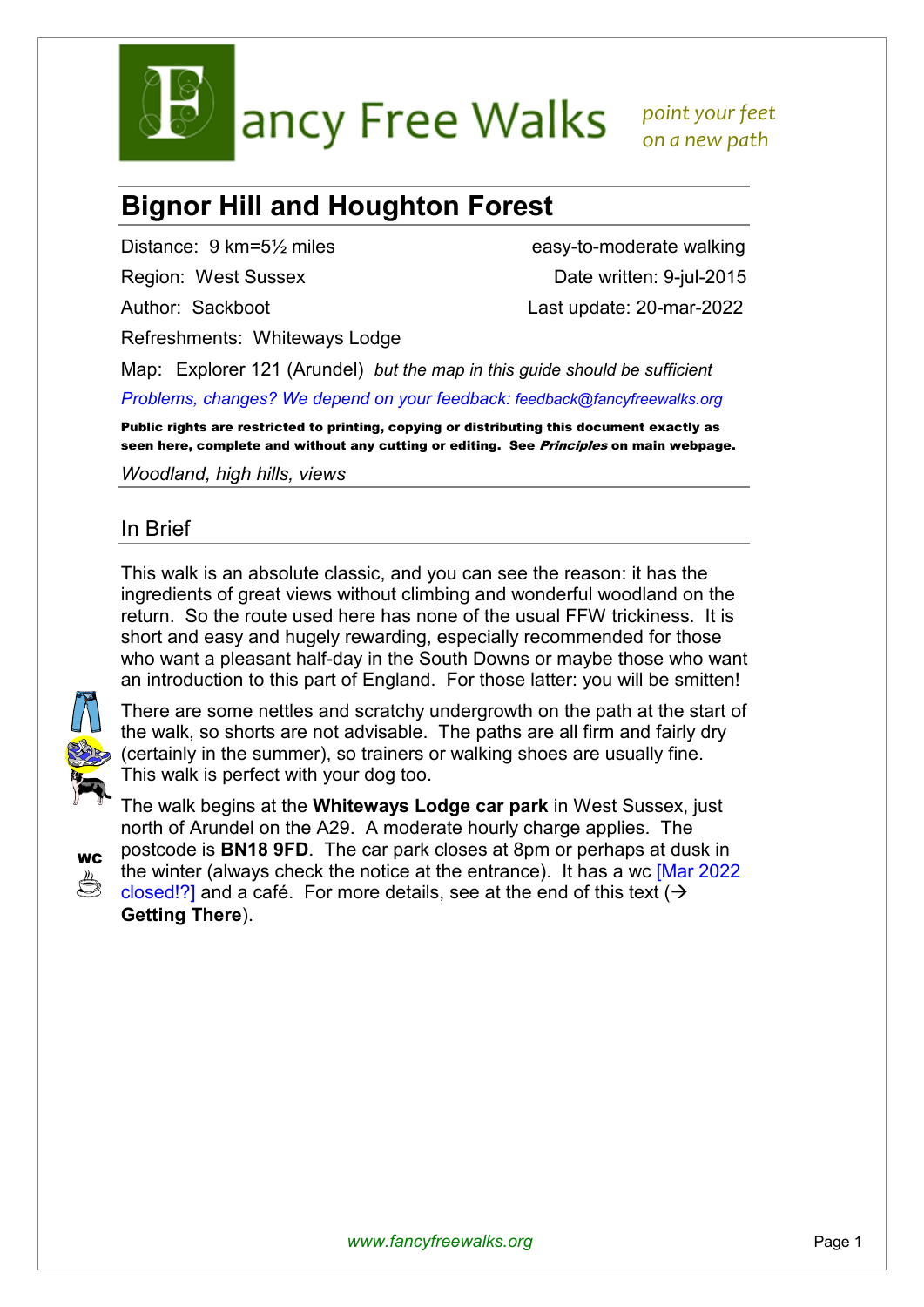

- $|1|$  Starting at the Whiteways Lodge car park, walk to the end, parallel with the main road on your right, on a grassy path, passing a water trough. Keep to the main path as it winds through trees and runs beside a field on your right. Always stay beside the field, ignoring a waymarker on your left, bearing right at another waymarker. After nearly 1 km, your path comes out to a crossing path by a 4-way fingerpost. Ignoring a wide farm track sharp left, veer **left** on a wide track, part of the South Downs Way long-distance footpath.
- $|2|$  The path quickly breaks free of the trees and runs in the open with great views all around. Ahead to your left is Bignor Hill, recognisable from its two transmitters, and on the left Houghton Forest, both on your route. The sea at Bognor is visible behind you. Stay on this ancient flint-lined trackway up to the top of Westburton Hill where you have views north towards Petworth and Black Down (seen end-on). You pass some large corrugated barns and, just after them, you come to a junction of paths.
- 3 Turn **left** at a fingerpost on a track which immediately bends right. At the next fingerpost, the track veers left uphill. At the top of the slope, turn sharp **right** as directed by the fingerpost. The path gradually rises with great views on your right. You pass Toby's stone, a mounting block dedicated to the master of the Cowdray Hunt, and a National Trust sign for Slindon Estate. *This section is also used (in reverse direction) by the Bignor walk in this series.* Finally you come to Bignor Hill where you meet a NT noticeboard, a tarmac lane and a car park. Straight ahead is a very large 4-